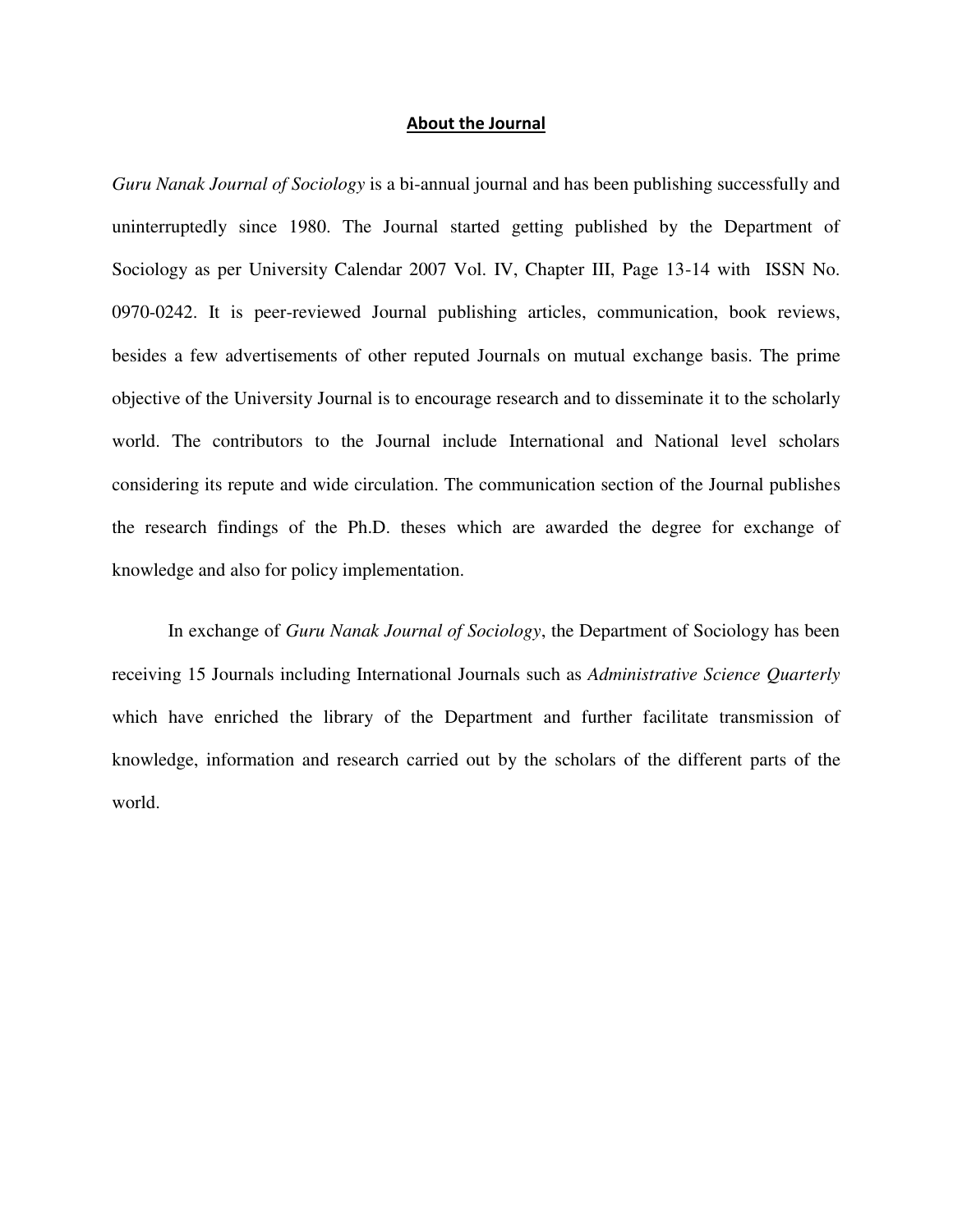## **BOARD OF EDITORS**

# **Editor**

1. **Prof. Gurpreet Bal,** Professor and Head, Department of Sociology, Guru Nanak Dev University, Amritsar. Email: [gbal.judge@gmail.com,](mailto:gbal.judge@gmail.com) M: 9872219902.

#### **Associate Editors**

- 1. **Dr. Neena Rosey Kahlon,** Assistant Professor, Department of Sociology, Guru Nanak Dev University, Amritsar. Email: [kahlon22feb2009@rediffmail.com,](mailto:kahlon22feb2009@rediffmail.com) M: 9501747147.
- 2. **Dr. Rachana Sharma,** Assistant Professor, Department of Sociology, Guru Nanak Dev University, Amritsar. [,rachana, Email: sociology@gndu.ac.in,](mailto:rachana,%20Email:%20sociology@gndu.ac.in) M:9463338448.
- 3. **Dr. Jesna Jayachandran,** Assistant Professor, Department of Sociology, Guru Nanak Dev University, Amritsar, [Email: jesna.sociology@gndu.ac.in,](mailto:Email:%20jesna.sociology@gndu.ac.in) M:8054051452.

### **Editorial Advisory Committee**

- 1. **Prof. B. K. Nagla,** (Retd. Professor), Department of Sociology, Maharishi Dayanand University, Rohtak, Email id- [bnagla@yahoo.com,](mailto:bnagla@yahoo.com) M: 094165-13990.
- 2. **Prof. N. Jayaram,** (Retd. Professor) Tata Institute of Social Science, Mumbai. Residence: 87, 10th Cross, RBI layout, JP Nagar, 7th phase, Bengaluru – 560078, M: 09535766565, Email: [njayaram2@rediffmail.com,](mailto:njayaram2@rediffmail.com).
- 3. **Prof. Maitrayee Chaudhuri,** Centre for the Study of Social System, School of Social Sciences, JNU, New Delhi, 110067. Email id [-maitrayeec@gmail.com](mailto:maitrayeec@gmail.com) Contract: +91-11- 26704427
- 4. **Prof. Satish Sharma,** (Retd. Professor), Department of Sociology, Himachal Pradesh University, Shimla. Residence: H. No. 30, Phase II, Mohali. Email: [Satish2000@yahoo.com,](mailto:Satish2000@yahoo.com) M: 9418231635.